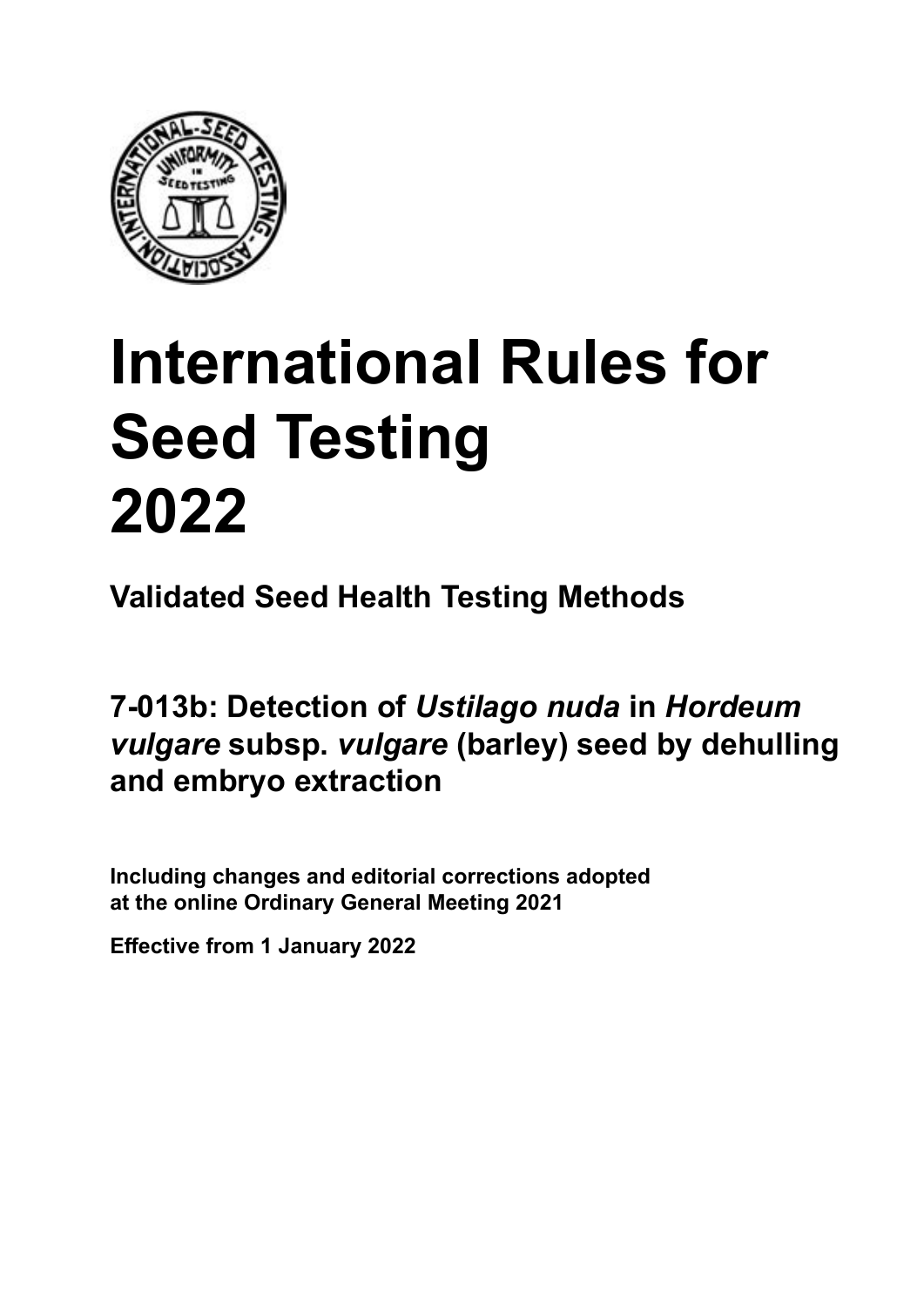# **Validation reports**

See References. Copies are available by e-mail from the<br>ISTA Secretariat at ista.office@ista.ch. ISTA Secretariat at ista.office@ista.ch.

lems relating to this method to the ISTA Seed Health Com-<br>mittee, c/o ISTA Secretariat. mittee, c/o ISTA Secretariat.<br>i Please send comments, suggestions or reports of prob-

# **Limitation de responsabilité Disclaimer**

Whilst ISTA has taken care to ensure the accuracy of the<br>methods and information described in this method description, ISTA shall not be liable for any loss or damage, etc.<br>resulting from the use of this method.<br>. resulting from the use of this method. Whilst ISTA has taken care to ensure the accuracy of the methods and information described in this method descrip-<br>tion, ISTA shall not be liable for any loss or damage, etc. tion, ISTA shall not be liable for any loss or damage, etc.<br>resulting from the use of this method.

# **Medidas de seguridad Sicherheitsmaßnahmen Sécurité Safety precautions**

Ensure you are familiar with hazard data and take Ensure you are familiar with hazard data and take<br>appropriate safety precautions, especially during weighing out of ingredients. It is assumed that persons carrying out this test are in a laboratory suitable for carrying out microbiological procedures and familiar with the principles of Good Laboratory Practice, Good Microbiological Practice, and aseptic techniques. Dispose of all waste materials in an appropriate way (e.g. autoclaving, disinfection) and in accordance with local health, environmental and safety regulations. Glade 7: Validated Deed Health Testing holes by Safety precentions and the Sack Testing Constraints of the Sack Testing Constraints of the Unit of Constraints of the Sack Testing von Sandy Deed Constraints and the Vorschri microbiological procedures and familiar with the principles<br>of Good Laboratory Practice, Good Microbiological Practice,<br>and aseptic techniques. Dispose of all waste materials in<br>an appropriate way (e.g. autoclaving, disinf fallstoffe sind auf geeignete Weise und entsprechend der vor Ort über der vor Ort über und Umwelt- und Umwelt-<br>Eine und Umwelt-Effective Counter of Nicolastic Counter of Nicolastic Counter of Nicolastic Counter of Nicolastic Counter Méthodes validations of the Counter Méthodes validations of the Counter Counter Méthodes validations of the Counter of Good Laboratory Practice, Good Microbiological Practice,<br>and aseptic techniques. Dispose of all waste materials in<br>an appropriate way (e.g. autoclaving, disinfection) and in Validation reports<br>
Since The Texture 1988 and the system of the Since Theorem and the Since Theorem and the system of the Since The Since The Since The Since The Since The Since The Since The Since The Since The Since The Ensure you are familiar with hazard data and take<br>appropriate safety precautions, especially during weighing<br>out of ingredients. It is assumed that persons carrying<br>out this test are in a laboratory suitable for carrying o

# **Nota sobre el uso de traducciones Anmerkung zur Benutzung der Übersetzungen Note on the use of the translations**

The electronic version of the International Rules for Seed Testing includes the English, French, German and Spanish versions. If there are any questions on interpretation of the ISTA Rules, the English version is the definitive version. The electronic version of the International Rules for Seed Testing includes the English,<br>French, German and Spanish versions. If there are any questions on interpretation of the<br>ISTA Rules, the English version is the defin The electronic version of the International Rules for Seed Testing includes the English,<br>French, German and Spanish versions. If there are any questions on interpretation of the

Published by **Extending Association (ISTA)** The International Seed Testing Association (ISTA) Zürichstr. 50, CH-8303 Bassersdorf, Switzerland

© 2022 International Seed Testing Association (ISTA)

Alle Rechte vorbehalten. Kein Teil dieses Werkes darf in irgendwelcher Form oder durch Online ISSN 2310-3655

All rights reserved. No part of this publication may be reproduced, stored in any retrieval All rights reserved. No part of this publication may be reproduced, stored in any retrieval<br>system or transmitted in any form or by any means, electronic, mechanical, photocopying,<br>recording or otherwise, without prior per recording or otherwise, without prior permis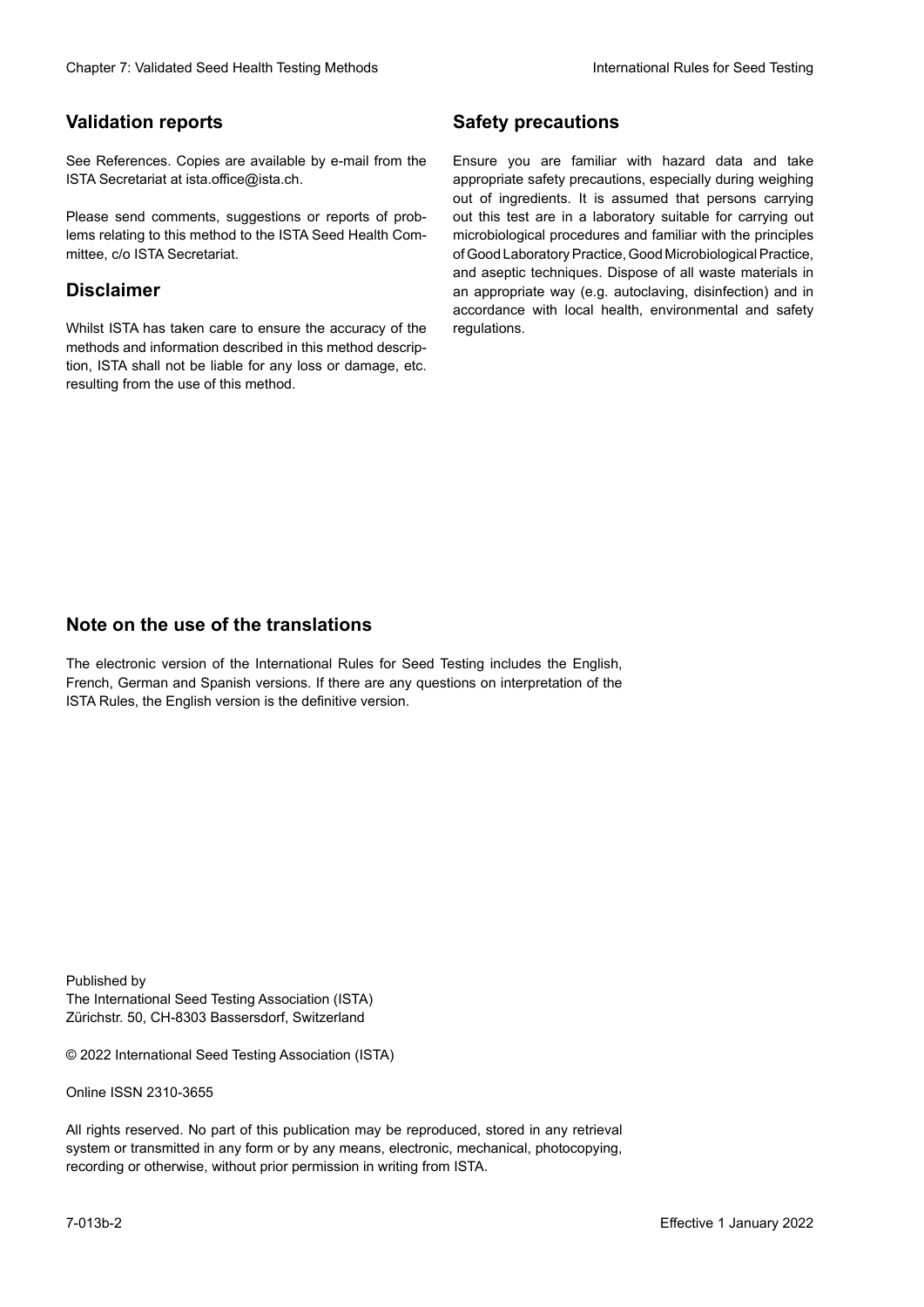# 7-013b: Detection of *Ustilago nuda* in *Hordeum vulgare* subsp. *vulgare* (barley) seed by dehulling and embryo **descascarado y extracción embrionaria Entspelzung und "floating embryo extraction" d'extraction par décorticage et flottaison d'embryons extraction**

**Hospedante:** *Hordeum vulgare* L. subsp. *vulgare* **Host:** *Hordeum vulgare* L. subsp. *vulgare* Pathogen(s): Ustilago nuda (Jens.) Rostr.

- **Prepared by: ISTA Seed Health Committee,** *Ustilago* nuda Working Group and Nordic Ustilago Working Group *nuda* Working Group und Nordic *Ustilago* Working de travail *Ustilago nuda* et groupe de travail nordique Group Group *Ustilago nuda*
- Submitted by: Nordic Seed Pathology Working Group and ISTA Seed Health Committee

Author: Karin Sperlingsson Swedish Board of Agriculture, Seed Division, Box 83, E-Mail: karin.sperlingsson@jordbruksverket.se Courriel : Karin.sperlingsson@jordbruksverket.se Swedish Board of Agriculture, Seed Division, Box SE 268 22 Svalöv, Sweden 83, SE 268 22 Svalöv, Sweden E-mail: karin.sperlingsson@jordbruksverket.se **Revisionsstand Historique de la révision** E-mail: karin.sperlingsson@jordbruksverket.se

## **H**ovision bistory **Revision history**

- $V = 1.0, 2010, 10.01$  $\frac{1.0, 2010 - 1}{2011}$  $2010^{10.01}$ Version 1.0, 2010-10-01
- Version 1.0, 2010-10-01<br>Se agrega el control positivo el control positivo el control positivo el control positivo el control positivo Version 1.1, 2014-01-01: Addition of positive control
- Version 1.2, 2017-01-01: Reporting results revised
- Version 1.3, 2021-01-01: Sample preparation changed to Sample size and paragraph revised
- Version 1.4, 2022-01-01: Background, Materials, Methods, Media and solutions, and Validation references revised

## **Antecedentes** Seit den 70er Jahren haben die Nordischen Labore eine **Background Historique**

Since the 1970s, the Nordic laboratories have used a modification of ISTA method 7-013a described by Joelson (1968). The method described here differs from 7-013a in the embryo extraction technique and the procedure<br>used to clear embryos for examination of the *Ustilago*<br>mycelium. A validation study comparing the two methused to clear embryos for examination of the *Ustilago* mycelium. A validation study comparing the two methods was carried out. Three seed lots with infection levels between 1 % and 4 % were tested by three laboratories using both the current method  $7-013a$  and the 'Nordic' method (7-013b). The validation study shows that the two methods produce equivalent results (Sperlingsson, 2011). The Nordic method offers an alternative method for laboratories that do not have access to plentiful warm water, nor a fume hood. The alternative embryo-clearing process adds a day to the duration of the test, so may not be no ser adecuado do de ser adecuado do de ser a regular rotación. No ser extende rotación de la constructiva ro  $\alpha$  or  $\alpha$  quicker unnaround is required. It does, however, offer an alternative clearing procedure which suitable where a quicker turnaround is required. It does,<br>however, offer an alternative clearing procedure which (1968). The method described here differs from 7-013a in the embryo extraction technique and the procedure between 1 % and 4 % were tested by three laboratories<br>using both the current method 7-013a and the 'Nordic'<br>method (7-013b). The validation study shows that the two<br>methods produce equivalent results (Sperlingsson, 2011).<br> could be used in combination with the existing method to blanchond Robe Is See Toms comparison to the **Calibratic Control in the Control Control in the Calibratic Control in the Control Control in the Control Control in the Control Control in the Control Control in the Control** using both the current method 7-013a and the 'Nordic'

provide flexibility of resources within laboratories during busy periods.

Based on a method validation study carried out by Based on a method validation study carried out by<br>Science and Advice for Scottish Agriculture (SASA) for the ISTA Seed Health Committee, coupled to a Pro-<br>ficiency Test (PT) and a report 'Using methyl blue to<br>stain *Ustilago nuda* hyphae in ISTA Methods 7-013a and ficiency Test (PT) and a report 'Using methyl blue to stain *Ustilago nuda* hyphae in ISTA Methods 7-013a and stain *Ustilago nuda* hyphae in ISTA Methods 7-013a and stain *Ustilago nuda* hyphae in ISTA Methods 7-013a and 7-013b', an option of methyl blue stain was added and<br>could help laboratories that have difficulty identifying<br>hyphae in the scutellum could help laboratories that have difficulty identifying hyphae in the scutellum.  $\overline{\mathcal{M}}$ pourrait aider les laboratoires qui ont des difficultés pour identifier les hyphes dans le scutellum.

# **Safety precautions**

Se debe tener mucho cuidado cuando se trabaja con ácido sid en la sadium bedasarido, the sookert chand supporte acid and sodium hydroxide; the analyst should wear full **Since Sides** and social surface the state of the state of the state of the state of the state of the state of the state of the state of the state of the state of the state of the state of the state of the state of the sta protective clothing. Great care must be taken when working with sulphuric protective cionning.

# **Treated seed**

Este método no ha sido validado para la determinación This method has not been validated for the determination of *Ustilago nuda* on treated seed. Seed treatments may affect the performance of the method. (Definition of may affect the performance of the method. (Definition of<br>treatment: any process, physical, biological or chemical, to which a seed lot is subjected, including seed coatings.  $\text{See } 7.2.3.$ )

### **Tamaño de la muestra** dem eine Saatgutpartie unterzogen (Saatgutumhüllungen) **Sample size** ou chimique, auxquels est soumis un lot de semences, y compris l'enrobage. Voir 7.2.3.)

The sample (total number of seeds tested) and subsample size to be tested depend on the desired tolerance standard (maximum acceptable percentage of seeds infested) and detection limit (theoretical minimum number of pathogen<br>propagules per seed which can be detected). The work-<br>ing sample consists of  $100-120$  g containing  $2000-4000$ propagules per seed which can be detected). The working sample consists of  $100-120$  g containing  $2000-4000$ seeds depending on TSW. A minimum of 1000 embryos are examined.

#### **Material de referencia:** semilla que se sabe que está in-2000–4000 Samen enthalten. Es werden mindestens 1000 1000 embryons est examiné. **Materials**  $\cdots$

**Reference material:** seed known to be infected or other **Exercice material:** seed known

**Oven:** capable of operating at  $75 \pm 5$  °C **Theorie:** Component de bronce:  $\frac{1}{2}$  mm, containing at  $\frac{1}{2}$   $\rightarrow$   $\frac{1}{2}$ **Mathematic de référence intervention de référence du**  $\mathbf{r}$  **de référence du**  $\mathbf{r}$ 

 $\alpha$  malla matrix at low speed **Electric hand mixer:** at low speed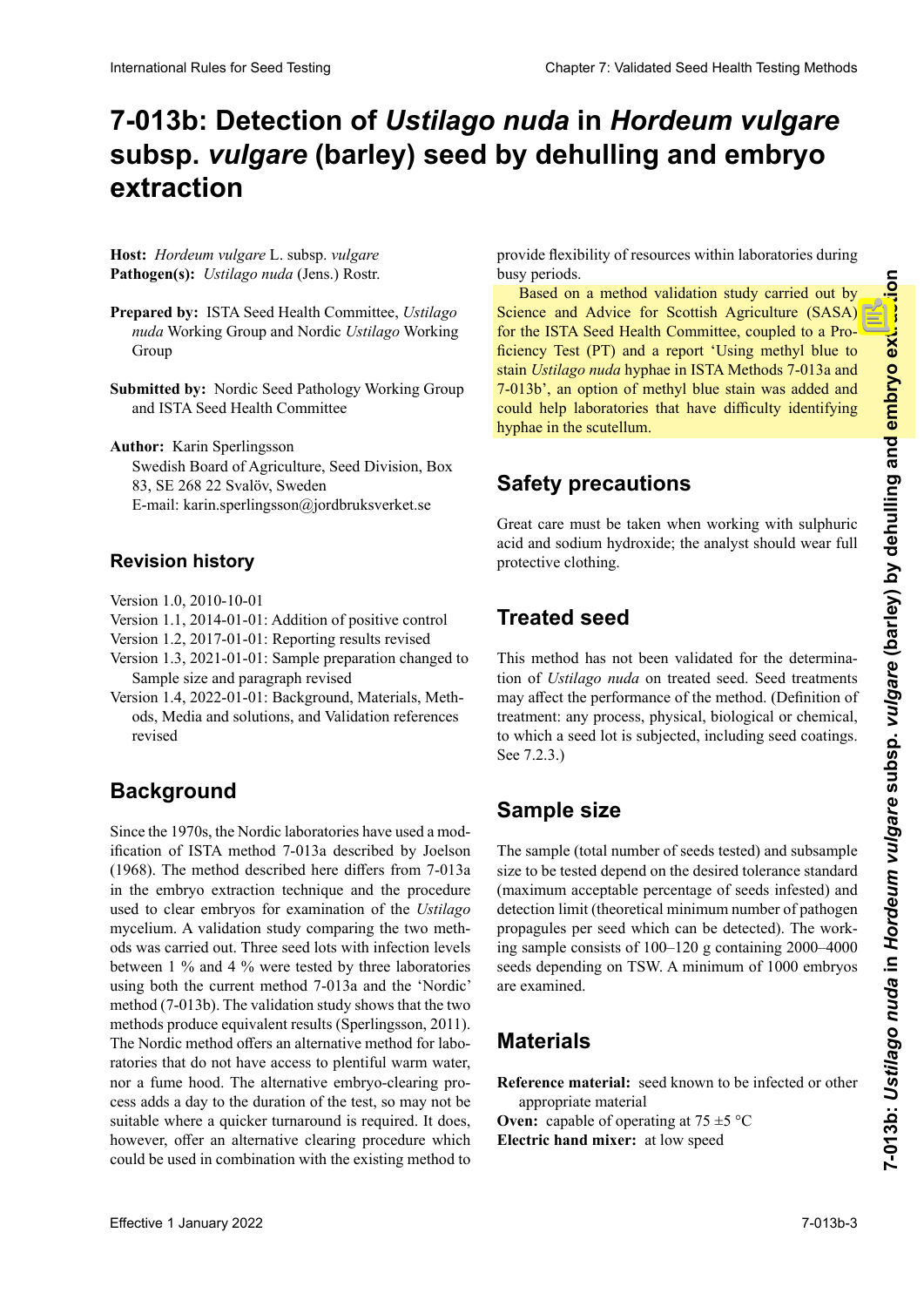**Brass sieves:** 1 mm mesh, with one additional sieve of larger mesh (approx. 2.4 mm) and an additional fine<br>sieve with mesh smaller than 1 mm sieve with mesh smaller than 1 mm

**Microscope:** with substage illumination

- **Sulphuric acid**  $(H_2SO_4)$ **: concentration 25–37 % by Acide sulfuride Geschwindigkeit SO4**
- **Sodium hydroxide + sodium chloride:** 10–15 % NaOH plus 110–175 g salt per litre of solution<br>Lactic acid: more than 70 %

**Lactic acid:** more than 70 %

**Solutional methyl blue:** see below

**SO4**

- **Glycerol (glycerine)**
- **Schwefelsäure (H2 Glycérol (glycérine) 95 % ethanol**
- **Miyceroi-etha**<br>narts ethan or *se in* ten to the neglection of the next always to two two  $\alpha$ ports othered parts centers. **Éthanol :** 95 % **Slycerol-ethanol solution:** one part glycerol to two nexts ethanol parts ethanol

#### $1.91.043$ **Mothode Ethanol (95 %) Méthodes Methods**

## hullino con  $\mathbb{R}^n$ **Dehulling**<br> **Dehulling**

- 2. Incubar en una estufa a 75 °C por 50 minutos o hasta 1. Place the working sample in a glass beaker with  $25 37 \%$  H<sub>2</sub>SO<sub>4</sub> until the seeds are covered. SO4 . Enjuagar
- $37\%$  H<sub>2</sub>SO<sub>4</sub> until the seeds are covered.<br>2. Incubate in an oven at 75 °C for 50 min or until the seeds turn a medium-brown colour.
- Carefully pour off the  $H_2SO_4$  solution. Rinse seeds by pouring water into the beaker, gently mix and pour out the water. Add new water and remove the loosened the water. Add new water and remove the loosened<br>hulls by stirring robustly with a rod. Remove hulls by carefully removing the water. If hulls remain, add new water, and either use an electric hand mixer at low speed (maximum 3 min) or continue stirring. Repeat speed (maximum 3 min) or continue stirring. Repeat<br>procedure until all hulls are removed. Be careful not<br>to lose any kernels (seed without hulls). Clearly 7: Michael Speed Peeti) Territory foliologies in the case of the speed of the speed of the speed of the speed of the speed of the speed of the speed of the speed of the speed of the speed of the speed of the speed to lose any kernels (seed without hulls). Charles 2. Voidates Sear Desetin de Barach et antes de la construction de la construction de la construction de la construction de la construction de la construction de la construction de la construction de la constructio 2. Seeds turn a medium-brown colour.<br>
3. Carefully pour off the  $H_2SO_4$  solution. Rinse seeds by<br>
pouring water into the beaker, gently mix and pour out hulls by stirring robustly with a rod. Remove hulls by<br>carefully removing the water. If hulls remain, add new<br>water, and either use an electric hand mixer at low Example 1 and 10 **Learning the subspace of the subspace of the subsp. 1 January 2022**<br> **Example 1 distance of the subspace of the subspace of the subspace of the subspace of the subsp. 11 and 1 and 1 and 1 and 1 and 1 and** 3. Carefully pour off the  $H_2SO_4$  solution. Rinse seeds by

#### 4. Colocar los granos drenados en un contenedor con so-**Embryo extraction** zen zurückbleiben, neues Wasser hinzufügen und ent-

- 4. Place drained kernels in a container with the NaOH-5. Incubar durante la noche (aproximadamente 15 horas) **Extraction des embryons** NaCl solution. NaCl solution.<br>5. Incubate overnight (approximately 15 hours) in
- $22 \pm 3$  °C. 22  $\pm$ 3 °C.<br>6. Stir mixture gently to loosen the embryos from the
- star and the superior of the line of the line of the line of the line of the line of the line of the line of the line of the line of the line of the line of the line of the line of the line of the line of the line of the l top of the liquid into a beaker.
- repitation based and a verser.<br>**Extract in** the procedure until all embryos are released.
- estén liberados du limit du cineryos de recessed.<br>8. To ensure that there are no remaining embryos, place 1. Processure that there are no remaining embryon, place the dissolved kernels on top of a coarse sieve comthe dissolved Keiners on top of a coarse sieve comunica with a fine sieve. The coarse sieve must flave a mesh of approximately 2.4 mm, enough to let the a mesh of approximately 2.4 mm, enough to let the<br>embryos pass but retain the remains of the kernels. The fine sieve should have a mesh of 1 mm. If there are any embryos in the bottom sieve, add these to the beaker.  $\frac{1}{2}$   $\frac{1}{2}$   $\frac{1}{2}$   $\frac{1}{2}$   $\frac{1}{2}$   $\frac{1}{2}$   $\frac{1}{2}$   $\frac{1}{2}$   $\frac{1}{2}$   $\frac{1}{2}$   $\frac{1}{2}$   $\frac{1}{2}$   $\frac{1}{2}$   $\frac{1}{2}$   $\frac{1}{2}$   $\frac{1}{2}$   $\frac{1}{2}$   $\frac{1}{2}$   $\frac{1}{2}$   $\frac{1}{2}$   $\frac{1}{2}$   $\frac{1}{2}$   $\frac{1}{16}$  with a fine sleve. The coalse sleve find  $\frac{1}{2}$  is the c bined with a fine sieve. The coarse sieve must have  $10$  mm. Si il y a dessous, due tamino dessous, du dessous, du dessous, du dessous, du dessous, du dessous, du dessous, du dessous, du dessous, du dessous, du dessous, du dessous, du dessous, du dessous, du dessous, du de beaker.
- 9. Using a fine sieve, drain the NaOH-NaCl solution from the embryos and rinse in running water for approximately 10 s.
- 10. If there is a large amount of chaff with the embryos, add water and remove the floating chaff.
- 11.1 Drain the embryos, place in a beaker and cover with<br>lactic acid: or cipitado y cubrirlos con ácido láctico; o Sieb schütten, unter dem das feinmaschige Sieb sich lactic acid; or
- 11.2 Drain the embryos, place in a beaker and cover with lactic acid solution with methyl blue.<br>Incubate overnight in an oven at  $75 + 5$  °C
- 12. Incubate overnight in an oven at  $75 \pm 5$  °C
- 13. Using a fine sieve, drain the lactic acid from the em-13. Usando un tamiz fino, drenar el ácido láctico de los Wenn sich noch Embryos in dem Bodensieb befinden, 13. Avec un tamis fin, ôter l'acide lactique des embryons. bryos. The embryos can be made more transparent by embriones. Los embriones pueden ponerse más trans-sind sie in das Becherglas zu überführen. Les embryons peuvent être rendus plus transparents en being washed in ethanol or covered for a few minutes in 95 % ethanol. Cover the embryos with glycerol- $\frac{m}{2}$  % von diamon. Cover the embryos what gryperor ethanol (95 %)(1:2) solution or pure glycerol. ethanol  $(95\%/1:2)$  solution or pure glycerol.<br>14. Examine the embryos under the microscope accord-<br>in the USTA with the 3,012. Course which we identify
- conanol (55 %) (1:2) solución ol pare glycerol.<br>Exemplo de exploracionador de mismoceno execut  $\frac{1}{2}$  $\frac{1}{6}$  to 151A include 7-015a. Compare with positive control (reference material). 17. Examine the embryos and the interest operator. ing to ISTA method 7-013a. Compare with positive  $\frac{1}{2}$

### geben und mit Milchesäure bedecken; oder **General methods**

**Métodos generales** geben und mit Milchsäure/Methylblau-Lösung should indicate the scientific name of the pathogen detected and the test method used. When reported on an ISTA Certificate, results are entered under 'Other<br>Determinations'. Determinations'. tıng resu Reporting results: The result of a seed health test

The report must indicate the number of seeds tested. In the case of a negative result (pathogen not detect-In the case of a negative result (pathogen not detected), the results must be reported as 'not detected'. In the case of a positive result, the report must indicate the percentage of infected seeds.<br>

## **Quality assurance Allgemeine Methoden**

### **Assuments de calidades** de calidades de calidades de calidades de calidades de calidades de calidades de calidades de calidades de calidades de calidades de calidades de calidades de calidades de calidades de calidades de **Berichterstattung der Ergebnisse:** Der Ergebnisbericht **Critical control points (CCP)**

**Puntos críticos de control (PCC)** None listed.

## **Media and solutions** 'Weitere Untersuchungsergebnisse' einzutragen.

#### **Madiscussiple Suppliers** Der Prüfbericht muss die Anzahl untersuchter Samen angeben. **Sulphuric acid**

For safety reasons, re  $\mathbf{F}_{\text{eff}}$  eines negativen Ergebnisses (Krankheitser- $\mathbf{F}_{\text{eff}}$ reger nicht nicht nach die Ergebnisse ausgebnusse als die Ergebnisse als die Ergebnisse als die Ergebnisse als<br>
Ergebnisse als die Ergebnisse als die Ergebnisse als die Ergebnisse als die Ergebnisse als die Ergebnisse als For safety reasons, ready-made sulphuric acid 25–37 % (by weight) is preferable.

 $P(A|B)$  ready-made  $25-37/70$  surpridite actualis not available, add concentrated sulphuric acid to water. Not t **reverse, never add water to acid!** The density of  $H_2SO_4$ is 1.8356 g/ml. The quantity is calculated depending on **the required concentration.**<br>**With the regular agency** our weight) is preferance.<br>If ready-made 25–37 % sulphuric acid is not avail-In Featy-made  $25-57$  / 0 surpridict acid is not avail- $\epsilon$ , add concentrated surpridite acid to water. N  $\frac{11}{2}$  ready-made  $25-37$  /0 surpridite a able, add concentrated sulphuric acid to water. **Not the** able, add concentrated sulphuric acid to water. the required concentration.<br>Weight/density = volume.

weight/density = volume.